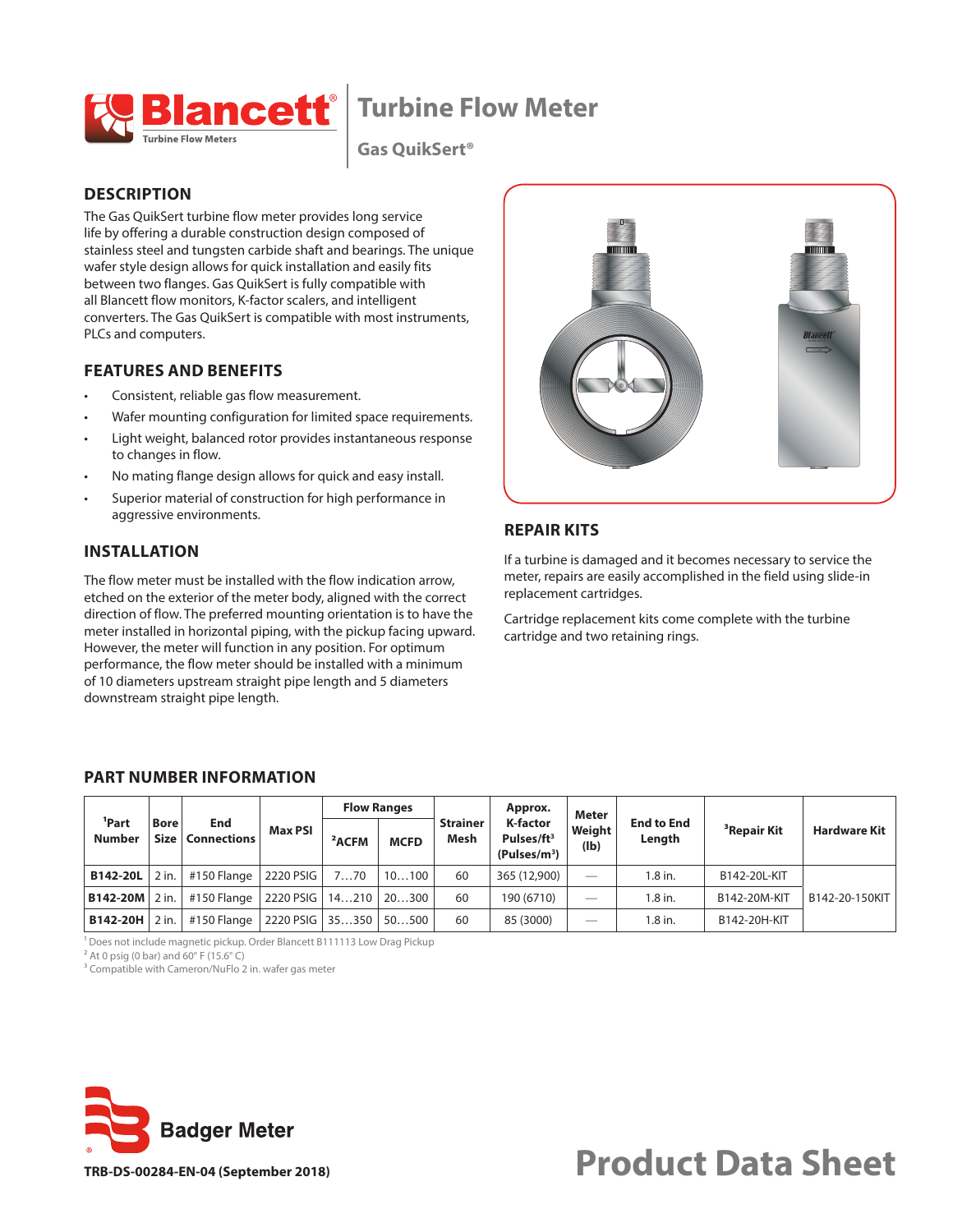### **OPERATING PRINCIPLE**

Gas moving through the turbine flow meter causes the rotor to turn at a speed proportional to the flow rate. The rotor blade cuts the magnetic field that surrounds the magnetic pickup, which in turn generates a frequency output signal that is directly proportional to the volumetric flow rate (see *[Figure 1](#page-1-0)*). The signal is used to represent flow rate and/or totalization of a gas passing through the turbine flow meter and is always expressed as the number of electric pulses that the meter produces per cubic foot. This value, called the K-factor, is constant over each flow meter's range and is unique to the meter.



<span id="page-1-0"></span>*Figure 1: B142 turbine flow meter*

## **K-FACTOR**

The K-factor represents the number of output pulses transmitted per gallon of fluid passing through the turbine meter. Each turbine has a unique K-factor. However, turbine meters are not functionally consistent throughout the full flow range of the meter.

There are several forms of friction inherent in turbine meters that slow down the rotational movement of the turbine rotor. These frictional forces include: magnetic drag, created by electromagnetic force of pickup transducers; mechanical drag, due to bearing friction; and viscous drag, produced by flowing fluid. See charts below.

As flow increases, the frictional forces are minimized and the free-wheeling motion of the turbine rotor becomes more linear (proportional to flow). The K-factor becomes relatively constant and linear throughout the balance of the linear flow range. This is approximately a 10:1 turndown ratio from the maximum flow rate down to the minimum flow rate.

#### **Typical K-factor Curve (Pulse per US Gallon)**

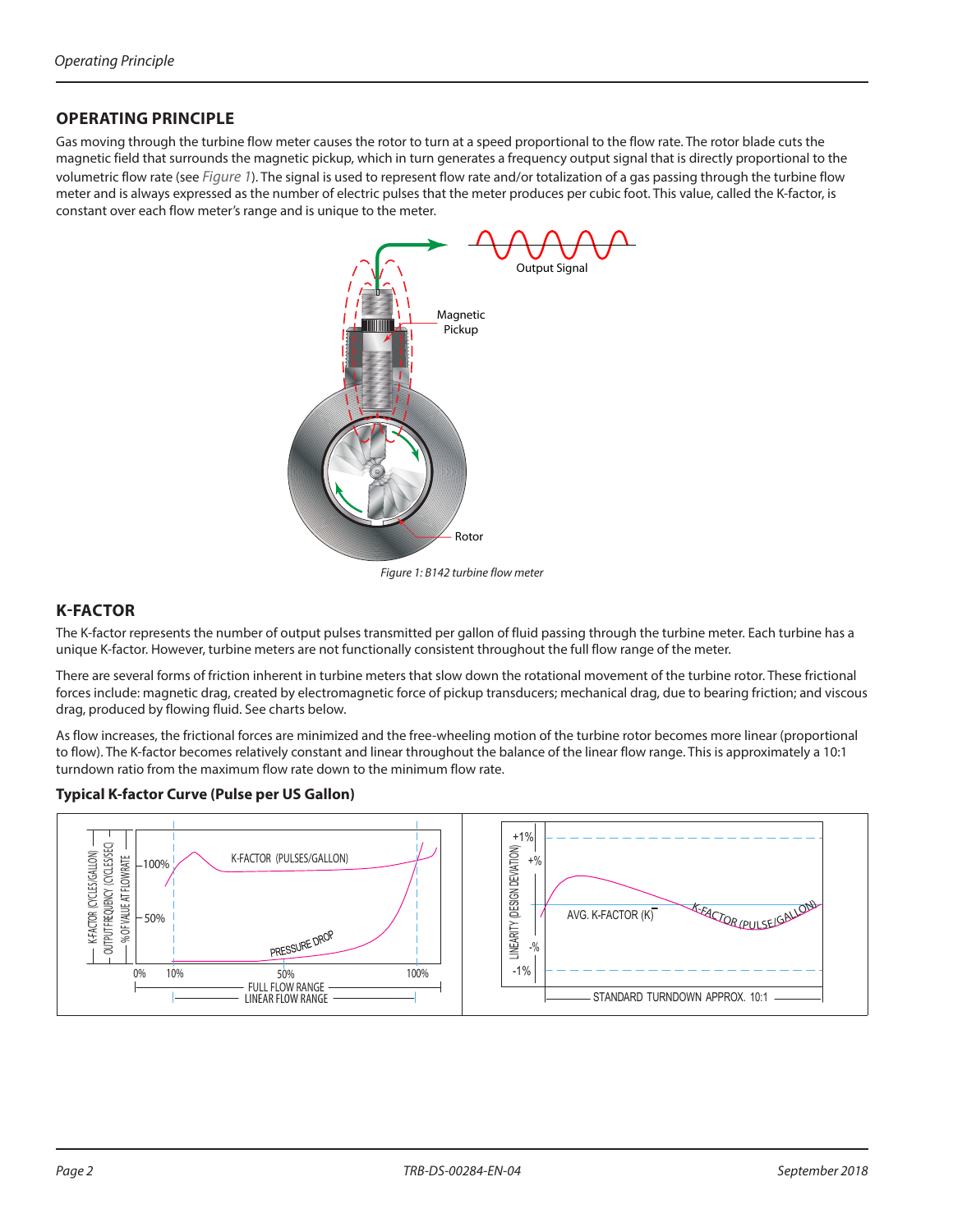## **SPECIFICATIONS**

|                                        | <b>Body</b>                                                                                                                              | 316/316L stainless steel                                                                      |  |  |  |  |
|----------------------------------------|------------------------------------------------------------------------------------------------------------------------------------------|-----------------------------------------------------------------------------------------------|--|--|--|--|
|                                        | Rotor                                                                                                                                    | 410 stainless steel                                                                           |  |  |  |  |
|                                        | <b>Bearings</b>                                                                                                                          | Tungsten carbide                                                                              |  |  |  |  |
| <b>Materials of</b>                    | <b>Rotor Shaft</b>                                                                                                                       | Tungsten carbide                                                                              |  |  |  |  |
| <b>Construction</b>                    | <b>Rotor Support</b>                                                                                                                     |                                                                                               |  |  |  |  |
|                                        | <b>Set Screws - Pressure</b><br><b>Port Plug</b>                                                                                         | 316 stainless steel                                                                           |  |  |  |  |
|                                        | <b>Bearing Mounts</b>                                                                                                                    | 304 stainless steel                                                                           |  |  |  |  |
| <b>Operating</b><br><b>Temperature</b> | $-40330^{\circ}$ F ( $-40165^{\circ}$ C)                                                                                                 |                                                                                               |  |  |  |  |
| <b>Pressure Rating</b>                 | Vacuum to 2220 psig (15.3 MPa) max.                                                                                                      |                                                                                               |  |  |  |  |
| <b>End Connections</b>                 | #150 Flange                                                                                                                              |                                                                                               |  |  |  |  |
| <b>Turndown Ratio</b>                  |                                                                                                                                          |                                                                                               |  |  |  |  |
|                                        | <b>Linearity</b>                                                                                                                         | ±2% of reading over the specified measuring range (see "Part Number Information")             |  |  |  |  |
| <b>Accuracy</b>                        | <b>System Uncertainty</b>                                                                                                                | ±1% of reading when integrated with a properly configured Blancett flow monitor or            |  |  |  |  |
|                                        |                                                                                                                                          | signal conditioner                                                                            |  |  |  |  |
| <b>Repeatability</b>                   | $\pm 0.5\%$ of reading                                                                                                                   |                                                                                               |  |  |  |  |
| <b>Calibration</b>                     |                                                                                                                                          |                                                                                               |  |  |  |  |
| <b>Pickup</b>                          | Not included. Order Blancett B111113 low drag P.U.                                                                                       |                                                                                               |  |  |  |  |
|                                        |                                                                                                                                          | Class I Division 1 Groups C, D [Entity Parameters Vmax = 10V, Imax = 3 mA, Ci = 0 $\mu$ F and |  |  |  |  |
|                                        | <b>Intrinsically Safe</b>                                                                                                                | Li = 1.65 H with Blancett B111113 magnetic pickup installed] for US and Canada. Complies      |  |  |  |  |
| <b>Certification</b>                   |                                                                                                                                          | with UL 913 and CSA 22.2 No. 157-92                                                           |  |  |  |  |
|                                        | <b>Explosion-Proof</b>                                                                                                                   | Class I Division 1 Groups C, D. complies with UL1203 and CSA C22.2 No. 30-M1986               |  |  |  |  |
|                                        | <b>Single Seal</b>                                                                                                                       | Complies with ANSI/ISA 12.27.01-2003                                                          |  |  |  |  |
| <b>Installation</b>                    | Mounts between two 2 in. ANSI raised face flanges, ideally sized for 2 in. schedule 40 or 80 pipe; horizontal or<br>vertical orientation |                                                                                               |  |  |  |  |
| <b>Pressure Loss</b>                   | 3 in. of water column (7.5 mbar) max. (dry air)                                                                                          |                                                                                               |  |  |  |  |
| <b>Output Signal</b>                   | 100 mVpp minimum (with Blancett B111113 magnetic pickup installed)                                                                       |                                                                                               |  |  |  |  |
| <b>Nominal K-Factor</b>                | See "Part Number Information"                                                                                                            |                                                                                               |  |  |  |  |

# **DIMENSIONS**



|                      | <b>Diameter</b>      |                      | D<br><b>End to End</b> |
|----------------------|----------------------|----------------------|------------------------|
| $2.95$ in.           | $3.61$ in.           | $3.12$ in.           | 1.80 in.               |
| $(74.90 \text{ mm})$ | $(92.00 \text{ mm})$ | $(79.20 \text{ mm})$ | $(45.70 \text{ mm})$   |